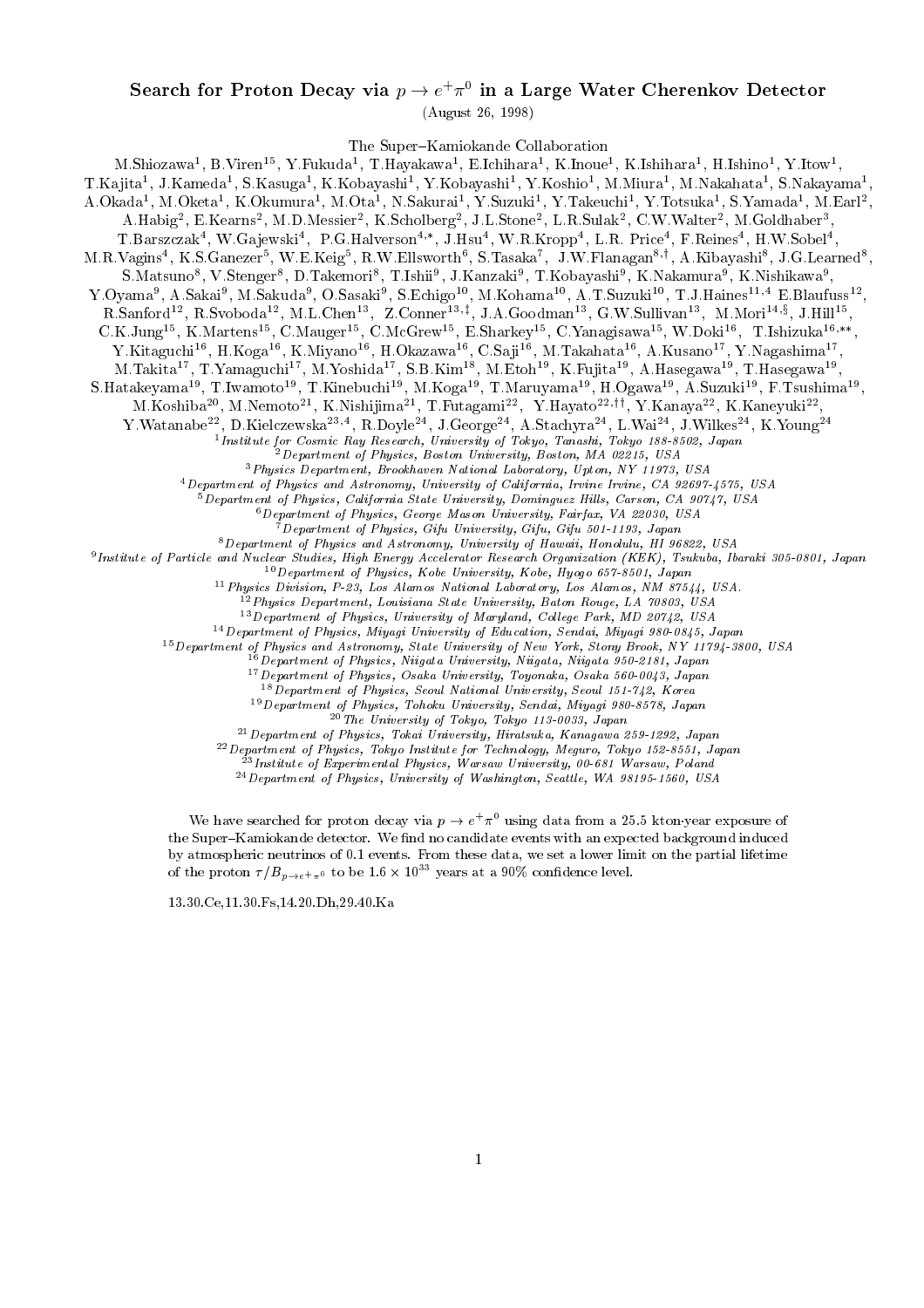In the Standard Model, which is the modern paradigm of elementary particle physics, protons are assumed to be stable [1]. In Grand Unied Theories (GUTs), how ever, the decay of the proton is one of the most dramatic predictions of various models  $[2–5]$ . In the past two decades, several large mass underground detector experiments have looked for proton decay but no clear evidence has been reported  $[6{-}10]$ . In general, GUTs predict many modes of proton decay. In many models, the  $p \rightarrow e^+ \pi^-$  mode is dominant and there are several  $-$ GUTs which predict a decay rate within the observable range of Super-Kamiokande (see, for example  $[11–13]$ ). This decay mode has a characteristic event signature, in which the electromagnetic shower caused by the positron is balanced against the two showers caused by the gamma rays from the decay of the  $\pi$  . This signature enables the us to discriminate the signal events clearly from atmospheric neutrino background. In this letter, we report the results of our search for proton decay via  $p \to e^+ \pi^0$ in 414 live-days of data corresponding to an exposure of 25.5 ktonyear (8.52 × 10<sup>33</sup> protonyears) in Super{{B}} a Me Kamiokande.

Super-Kamiokande is a large water Cherenkov detector located in a mine 2700 meters-water-equivalent below the peak of Mt. Ikenoyama in Kamioka, Japan. The detector holds 50 ktons of ultra-pure water contained in a cylindrical stainless steel tank and separated into two regions: a primary inner volume viewed by 11146 50 cm photomultiplier tubes (PMTs) and a veto region, surrounding the inner detector, viewed by 1885 20 cm PMTs. More details can be found in Ref. [14].

The data sample we use for this analysis consists of events which are fully contained within the inner detector and is identical to that used for the atmospheric neutrino analysis [14]. The essential criteria of this selection are as follows:  $(1)$  no significant outer detector activity,  $(2)$  the total number of photoelectrons (p.e.'s) in the inner detector is greater than 200, (3) the ratio of the maximum number of p.e.'s in a single PMT to the total number of p.e.'s in the event is less than 0.5, (4) the time interval from the preceding event is greater than 100  $\mu$ sec.

Essentially 100% of the cosmic ray muons are eliminated by criterion  $(1)$ . Criterion  $(2)$  corresponds to a lower momentum cut of 22 MeV/c for electrons and 190  $MeV/c$  for muons. Criterion  $(3)$  removes spurious electrical noise events. Criterion (4) removes electrons from the decay of stopping cosmic ray muons as well as the noise events caused by unwanted PMT signals following highly energetic events ("after pulsing"). By applying these criteria, the number of events is reduced from about 400 million to about 12,000. In addition all events which follow a previous event within 30  $\mu$ sec are tagged as an electron from the decay of a muon.

After criteria  $(1)-(4)$  are applied, further reduction is done by scanners using an interactive graphic event display to eliminate most of the few remaining cosmic ray

muons or electronic noise events. About 6,000 events are classied as fully contained events. In this analysis, only events with a fitted vertex inside of the fiducial volume are used. This fiducial volume is defined as all points which are more than 2 m from the inner detector wall, giving a 22.5 kiloton fiducial mass. This volume cut removes any remaining entering cosmic ray muon events and assures that the performance of the reconstruction algorithms is uniform throughout the fiducial volume. We observe 3468 fully contained events in the fiducial volume. The inefficiency to recover  $p \to e^+ \pi^o$  candidates due to the criteria  $(1)-(4)$  and scanning is estimated to be less than 0.1%.

 $\pi^-$  — the position at which the timing residual ((photon arrival  $\pi^-$ All measurement of physical quantities of an event such as vertex position, the number of Cherenkov rings, momentum, particle type and the number of decay electrons, is automatically performed [14] by reconstruction algorithms. The vertex position is estimated by finding time)-(time of flight)) distribution is most peaked. Using a Monte Carlo (MC) simulated data sample, the vertex resolution for  $p \to e^+ \pi^0$  events is estimated to be 18 cm. To find the rings in an event, the charge, viewed from the vertex as a function of  $\{\theta, \phi\}$ , is Hough transformed [15]. The resulting space is searched for peaks, giving the ring centers. With  $p \to e^+ \pi^{\circ}$ MC, 44% of the simulated events passing proton decay selection criteria (described below) are classified as  $3$ -ring events and  $56\%$  are classified as 2-ring events. The 2-ring classification is primarily for events with one of the two  $\gamma$  rings taking only a small fraction of the  $\pi^0$ 's energy or overlapping too much with other rings.

The particle identification (PID) classifies a particle as a showering particle ( $e^\pm$ , $\gamma$ ) or a nonshowering particle  $(\mu^-,\pi^-)$ , using the photon distribution of its Cherenkov ring. For single ring events, the particle misidentification probability is estimated to be less than 1.0% using the atmospheric neutrino MC. This is confirmed with stopping cosmic ray muons and their associated decay electrons. The PID performance was also checked using a 1 kton water Cherenkov detector with  $e$  and  $\mu$  beams from the 12 GeV proton synchrotron at KEK [16]. However, the misidentification probability differs between single ring and multi ring events due to overlapping rings. Using a  $p \rightarrow e^+ \pi^-$  MC sample this misidentification is estimated to be 2%.

An appropriate momentum cut will reject atmospheric neutrino background but accept proton decay events. The momentum is estimated from the total sum of p.e.'s detected within a  $70^{\circ}$  half opening angle from the reconstructed ring direction. The number of p.e.'s collected in each PMT is corrected for light attenuation in water, PMT angular acceptance, and PMT coverage. In the momentum reconstruction, we assume that showering particles are electrons and nonshowering particles are muons. For single ring events, the reconstructed momentum res-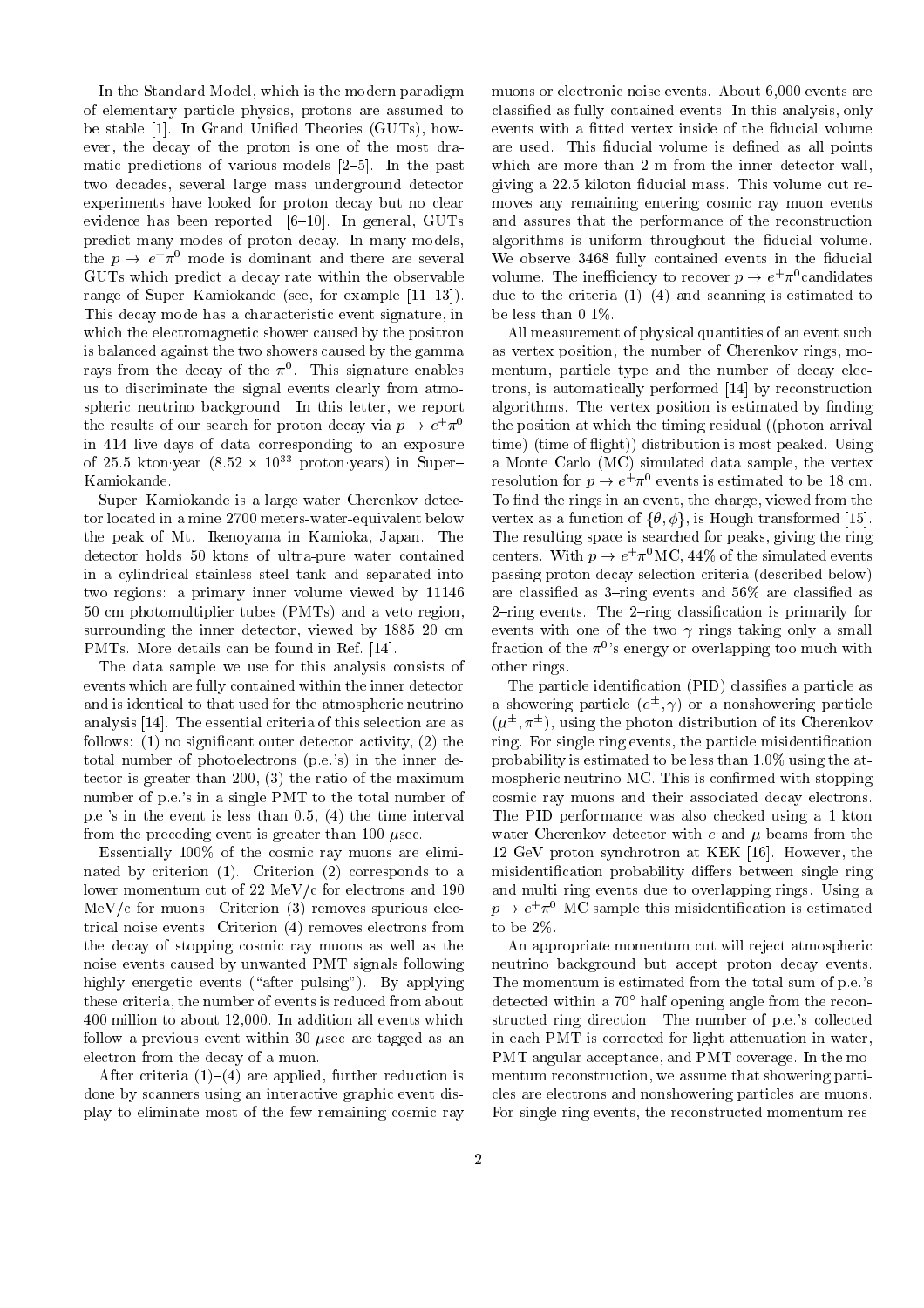olution is estimated to be  $\pm (2.5/\sqrt{E(\text{GeV)}} + 0.5)\%$  for ever electrons and  $\pm 3\%$  for muons. For multi-ring events, the fraction of p.e.'s in each PMT due to each ring is determined using the expected p.e. distribution. Then, the momentum for each ring is determined by the same method used for single ring events. The reconstructed momentum resolution is  $\pm 10\%$  for each ring in the  $p \rightarrow$  $e^+\pi^-$  events.

The energy scale stability is checked by the reconstructed mean energy of decay electrons from stopping cosmic ray muons. It varies within  $\pm 0.5\%$  over the exposure period. The absolute energy scale was checked with many calibration sources such as electrons from a linear accelerator [17], decay electrons from stopping cosmic ray muons, stopping cosmic ray muons themselves, and the reconstructed mass of  $\pi^0$  events observed in atmospheric neutrino interactions. From comparisons of these sources and MC simulation, the absolute calibration error is estimated to be smaller than  $\pm 2.5\%$ .

Finally, the efficiency for detection of decay electrons is estimated to be  $\mathcal{O}(\gamma_0)$  for  $\mu$  and  $\mathcal{O}(\gamma_0)$  for  $\mu$  by a Monte pro Carlo study. The difference in these efficiencies is due to  $\mu$  - capture on  $\sim$  O. This eniclency was confirmed to an  $_{\rm H\,8\,rec}$ accuracy of 1.5% using stopping cosmic ray muons.

The main sources of background for this analysis are atmospheric neutrino interactions which could mimic a  $p \to e^{\tau} \pi^{\sigma}$  event. To estimate the number of background spong events, we have developed a detailed MC simulation of atmospheric neutrino interactions, meson propagation in the 16O nucleus, and propagation of secondary particles, as well as Cherenkov photons, in the detector water [14]. We use the atmospheric neutrino flux of Honda et al. [18]. For neutrino interactions in the detector, the following types of interaction are simulated: quasi elastic scattering, single- $\pi$  production, multi- $\pi$  production, and coherent single- $\pi$  production for both charged current (CC) and neutral current (NC). For the  $p \to e^+ \pi^{\circ}$  mode, CC  $\pi$  production is the most important background because it could produce an  $e^{\pm}$  accompanied by a  $\pi^+$ . We use Rein-Sehgal's model to simulate single $-\pi$  production [19]. The pion cross-sections in 16O are calculated with the model by Oset et al. [20]. Propagation of produced particles and Cherenkov light in water is simulated with a GEANT [21] based custom detector simulator. Propagation of charged pions in the detector water is simulated by a custom simulator [22] for less than 500 MeV/c pions and by the CALOR [23] simulator for more than 500 MeV/c pions. For the  $p \to e^+ \pi^0$  MC, the same simulator is used. In this, as well as the atmospheric neutrino MC, the Fermi motion of protons, the nucleon binding energy, and pion interactions in  ${}^{16}$ O are considered.

The observed atmospheric neutrino flavor ratio  $(\nu_{\mu}/\nu_{e})$ in Super-Kamiokande is significantly smaller than the expected value [14]. For comparison of data and atmospheric neutrino MC, the neutrino MC sample is normalized to the number of observed atmospheric neutrino

events at Super-Kamiokande in the following manner. The number of e () CC events is normalized by the ratio of the number of single ring events with a showering (nonshowering) PID in the data to the number of single ring events with a showering (nonshowering) PID in the atmospheric neutrino MC. For NC events, the same normatization factor as the extent is used the events is used. The extent is used that  $\sim$ 

To extract the  $p \to e^+ \pi^-$  signal from the event sample, these selection criteria are defined:  $(A)$  6800 p.e.  $\lt$  total p.e.  $\leq 9500$  p.e., (B) the number of rings is 2 or 3, (C) all rings have a showering PID, (D) 85 MeV/c  $\lt \pi$  invariant mass  $\lt$  185 MeV/c, (E) no decay electron, (F) 800  $\mu$ ev/c<sup>-</sup>  $\lt$  total invariant mass  $\lt$  1050 MeV/c<sup>-</sup> and total momentum  $< 250$  MeV/c. Criterion (A) roughly corresponds to a total energy of 800 MeV to 1100 MeV. Criterion (C) selects  $e^-$  and  $\gamma$ . Criterion (D) only applies to 3-ring events. Here, at least one pair of rings must give a reconstructed invariant mass which is consistent with the estimated  $\pi^0$  mass resolution of  $135 \pm 35$ MeV/ $c^2$ . Criterion (E) is required since the desired  $e$  and  $\pi$  particles produce no decay electrons. In criterion (F), the total momentum is defined as  $P_{tot} = |\sum_{i}^{aut} {r}^{ings} \vec{p}_i|$  where  $\vec{p}_i$ is reconstructed momentum vector of i-th ring. The total invariant mass is defined as  $M_{tot} = \sqrt{E_{tot}^2 - P_{tot}^2}$  where total energy  $E_{tot} = \sum_{i}^{a_{ll}} |\vec{p}_{i}|$ . Criterion (F) checks that the total invariant mass and total momentum correspond to the mass and momentum of the source proton, respectively.

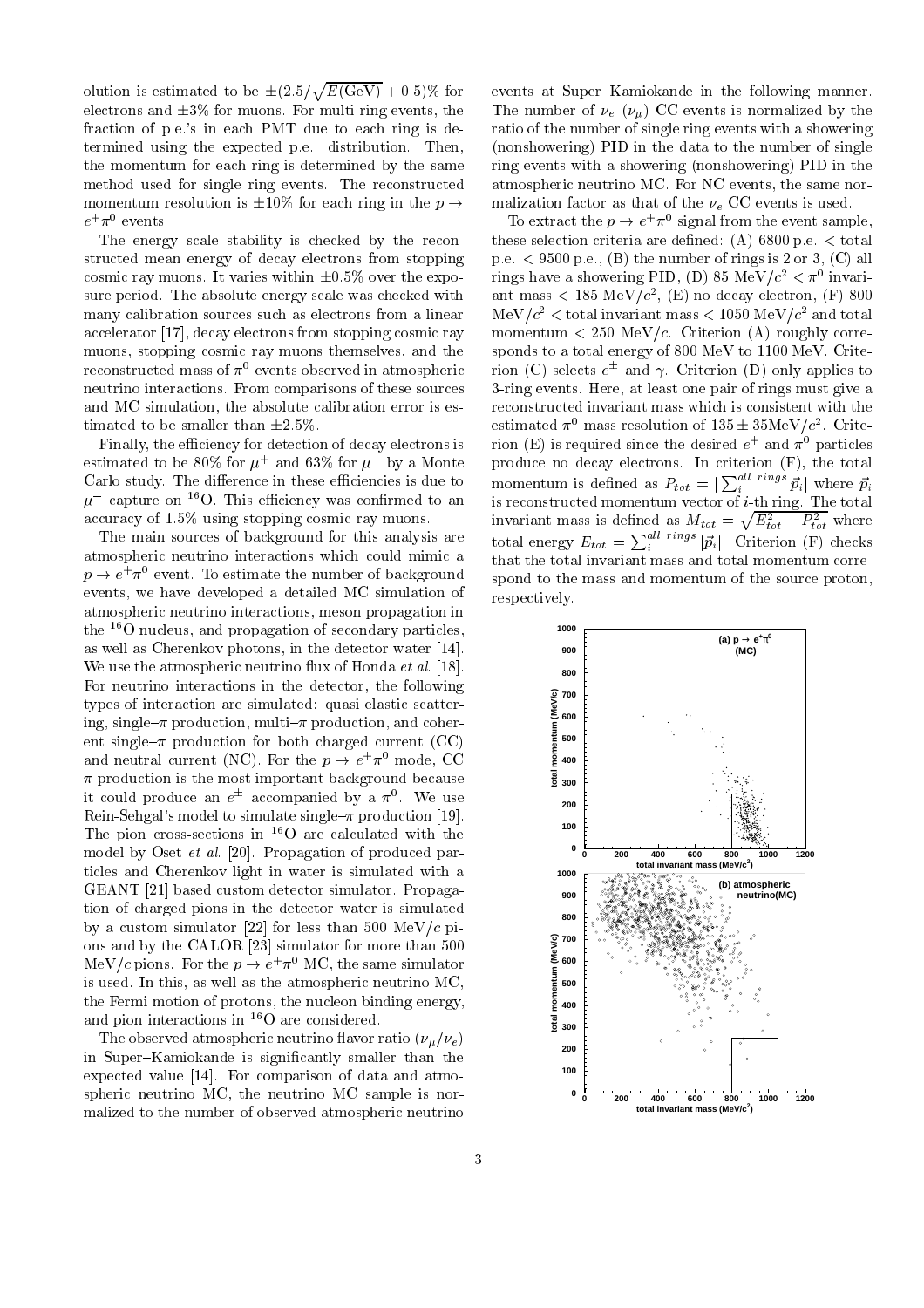

FIG. 1. The total invariant mass and total momentum distributions after criteria  $(A)$ – $(E)$  (see text) for 3 samples: (a)  $p~\rightarrow~e^{+}\pi^{-}$  Monte Carlo, (b) atmospheric neutrino Monte  $^{++}$ Carlo corresponding to 900 ktonyear, (c) data corresponding to 25.5 kton year. The boxed region in each figure shows the criterion (F) for the  $p \to e^+ \pi^-$  signal.

From Fig. 1-(a), the detection efficiency of  $p \to e^+ \pi^0$  for the events is estimated to be 44%. The absorption, charge exchange and scattering of  $\pi^{0}$ 's in the <sup>16</sup>O nucleus are o<sup>t G</sup> the dominant contribution to the detection inefficiency. To estimate the background from atmospheric neutrino interactions, we generate a MC sample of 900 kton year. By applying the proton decay selection criteria to this sample, we estimate the number of background events in the signal region to be  $0.1$  event in  $25.5$  kton year as seen in Fig. 1-(b).



FIG. 2. The total invariant mass distributions of data (circles), normalized atmospheric neutrino Monte Carlo corre sponding to 10 years (unshaded histogram), and  $p \to e^+ \pi^+$  . The n Monte Carlo normalized to one event (shaded histogram) which satisfy the criteria  $(B)-(E)$  (see text) and have a total reconstructed momentum  $< 250$  MeV/c.



**ABCDEF** FIG. 3. The event rate after each proton decay selection criterion (see text) for data (filled circles) and atmospheric neutrino Monte Carlo (empty circles). There is no event in the data after criterion F and only the 90% C.L. upper limit is shown in the last bin.

Finally we apply the same criteria to the data to search for the  $p \to e^+ \pi^o$  signal. No events survive all criteria as shown in Fig.  $1-(c)$ . Furthermore, the mass distribution of data in Fig. 2 is well reproduced by that of the neutrino MC and the event rates at different stages in the reduction for data and neutrino MC match, as shown in Fig. 3.

The primary result is based on cuts using kinematic reconstruction. Because a systematic error in this reconstruction could miss  $p \to e^+ \pi^0$  candidates a looser analysis is performed as a consistency check. The selection criteria are as follows: (1) Visible energy is within 200 MeV of the proton rest mass energy. (2) The light anisotropy is less than 30%. (3) No electrons from muon decays follow the primary products. The visible energy of an event is the total energy assuming all Cherenkov light is from electromagnetic showers. The light anisotropy of an event is an estimate of the total momentum imbalance and is defined as the magnitude of the charge weighted vector sum of the directions from the vertex to each PMT. For a typical single ring event the light anisotropy is  $\sim 75\%$ . This simple analysis finds 4 events with a background of 3.5, which is consistent with the 0 candidates and 0.1 background of the primary analysis.

From these results, we conclude we do not find any evidence for proton decay via the mode  $p \to e^+ \pi^{\circ}$ . Therefore we set a lower limit on the partial decay lifetime. The method used to calculate this limit takes both the estimated background and systematic uncertainties into account [24]. This calculation gives a limit on the partial lifetime for  $p \to e^+ \pi^-$  of,  $\tau/B_{p\to e^+ \pi^0} > 1.6 \times 10^{39}$  years at a 90% CL. If uncertaintes are ignored the limit would increase by about 5%.

In calculating the limit, the parameter with the dominant uncertainty is the detection efficiency. This uncertainty is primarily due to imperfectly known pion{ nucleon cross sections in  ${}^{16}$ O nuclei and is estimated by